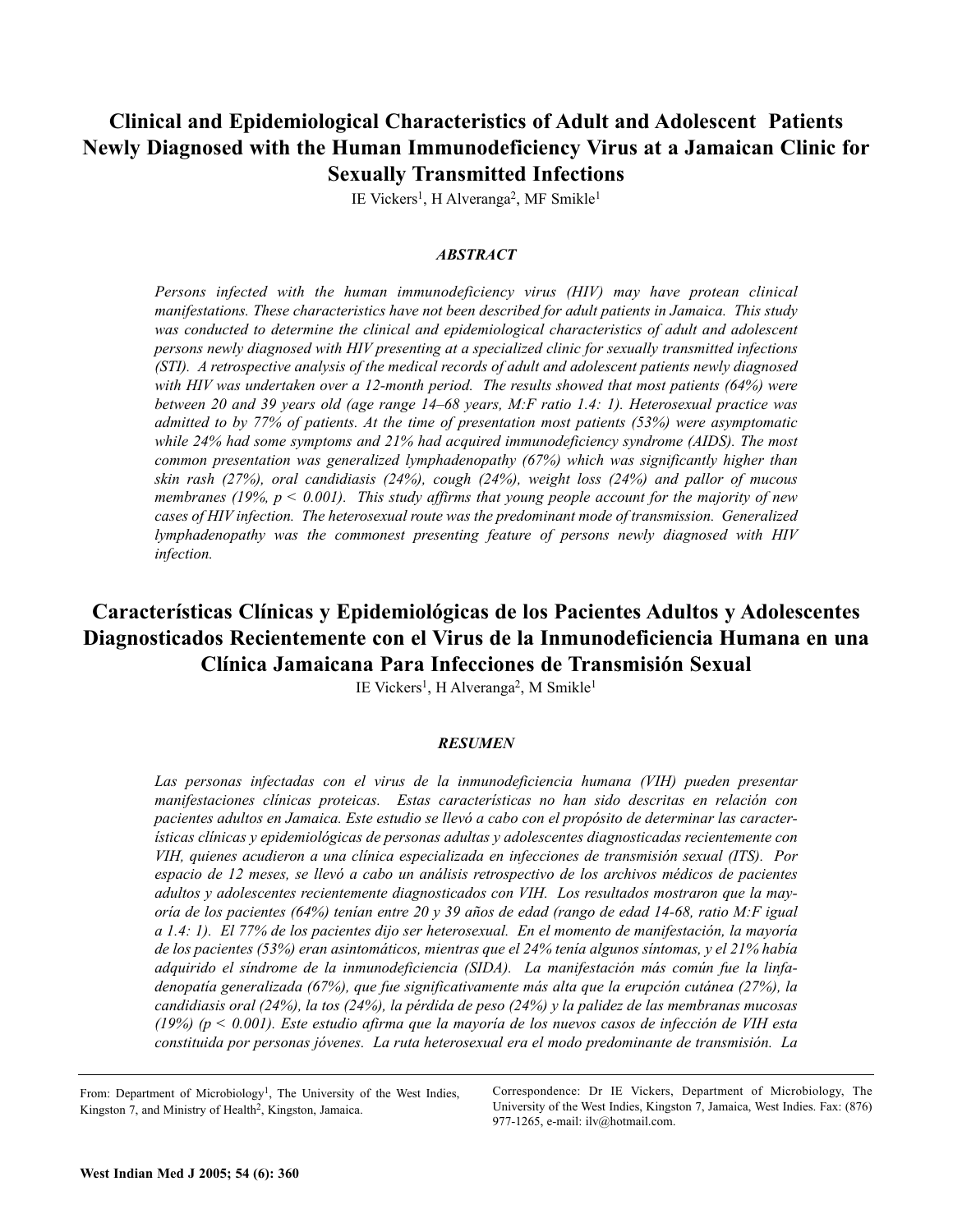*linfadenopatía generalizada fue el rasgo más común presente en las personas recientemente diagnosticadas con la infección del VIH.*

#### **West Indian Med J 2005; 54 (6): 361**

#### **INTRODUCTION**

The number of persons infected with the human immunodeficiency virus (HIV) in Jamaica continues to increase since the first reported local case in 1982 (1). Clinicians are therefore now more likely to see persons presenting with signs and symptoms of the effects of the virus. Infection with HIV has protean manifestations and virtually all systems of the body may be affected (2, 3). The symptoms and signs vary with the natural course of the disease process from being asymptomatic with normal examination findings to severe complications, as may occur with acquired immunodeficiency syndrome (AIDS) (4).

After infection with HIV, some persons develop acute (primary) HIV infection which is characterized by fever, lymphadenopathy, pharyngitis and skin rash (5–7). This is followed by a period of clinical latency for many years during which individuals will have no symptoms. Primary care physicians should be alert to certain clinical conditions that may be suggestive of undiagnosed HIV infection. These conditions include mononucleosis-like syndromes, unexlained lymphadenopathy, fever of unknown origin, chronic fatigue, unexplained weight loss, chronic diarrhoea and unexplained dementia (8, 9).

Establishing the clinical characteristics of patients is important to determine their health status for HIV and non-HIV related medical conditions as well as for disease staging (10–12). The stage of HIV disease will determine the prognosis and the scope for timely preventive and therapeutic medical interventions, especially for opportunistic infections.

While there are reports on HIV clinical manifestations from other countries, there are no similar reports about adult Jamaican patients with HIV (13–15). This study was therefore conducted to investigate the clinical and epidemiological findings of adult and adolescent persons newly diagnosed with HIV infection in Jamaica.

#### **SUBJECTS AND METHODS**

A retrospective analysis of the medical records of all adult and adolescent patients (13 years and older) serologically diagnosed with HIV infection over a 12-month period (April 1998 to March 1999) was undertaken at the Comprehensive Health Centre (CHC), a facility offering specialized services for STI/HIV in Kingston, Jamaica. These patients include walk-ins, referrals and contacts to known persons with STI/HIV. All patients were being diagnosed for the first time with HIV infection. There were 135 medical records available, of which 10 were excluded due to incomplete data. Data collected included sociodemographic variables (age, gender, condom use, number of sexual partners and sexual orientation), presenting complaints and medical examination findings from the medical record of each of the 125 patients. Only the clinical characteristics present at the time of diagnosis, taken to be the date on which HIV test was requested, were included.

HIV testing at the CHC is voluntary and routine pretest and post-test counselling are offered. The clinical profile of each patient was evaluated using the three clinical categories proposed by the Centers for Disease Control and Prevention (16). Persons were assigned to clinical category A if they were asymptomatic, had persistent generalized lymphadenpathy or acute primary illness; category C if they had AIDS conditions such as wasting syndrome, cerebral toxoplasmosis or oesophageal candidiasis and category B if symptomatic, not category A or C conditions.

An enzyme immunoassay (EIA, Abbott Diagnostic Laboratories, Abbott Park, IL, USA) was used for screening for antibodies to HIV, and positive results were confirmed with the Western immunoblot technique (Dupont, Wilmington, DL, USA).

The computer software package Epi Info (version 6.04, Centers for Disease Control and Prevention, USA) was used for data entry and analysis. A  $p$  value  $\leq 0.05$  was considered statistically significant.

### **RESULTS**

The medical records of a total of 125 persons who were positive for HIV antibody by ELISA and Western blot were analyzed. There were 72 males (58%) and 53 females (42%) with a male to female ratio of 1.4: 1 (Table1). The age ranges were from 14 to 68 years. More than 63% of patients were between 20 and 39 years of age, 7% were less than 19 years and 28% above 40 years of age. Among the 20 to 39 age group, most persons were males (56%). Female patients on average were younger (mean age =  $31$  years,  $SD \pm 4.6$ ) than males (mean age = 37 years, SD  $\pm$  8.8) though not statistically significantly.

Heterosexual practice was admitted to by 95 (76%) patients while six (5%) acknowledged homosexual/bisexual practice. Seventeen per cent reported having previous STIs and 16% indicated having had sex with prostitutes. Some 11% of patients were tested as sexual contacts to known HIV individuals.

Table 1 shows the epidemiological characteristics of the patients newly diagnosed with HIV infection. Many patients (43%) reported using condoms less than half the times, 16% more than half the times, and 20% never used a condom during sexual encounters. During the last three months prior to diagnosis, most persons (85%) had sexual intercourse, of whom 10% of these persons had multiple sex partners (Table 1). Males (10/36, 28%) were significantly more likely to have multiple partners than females (2/31, 6%)  $(p = 0.01)$ . The mean number of sex partners during the last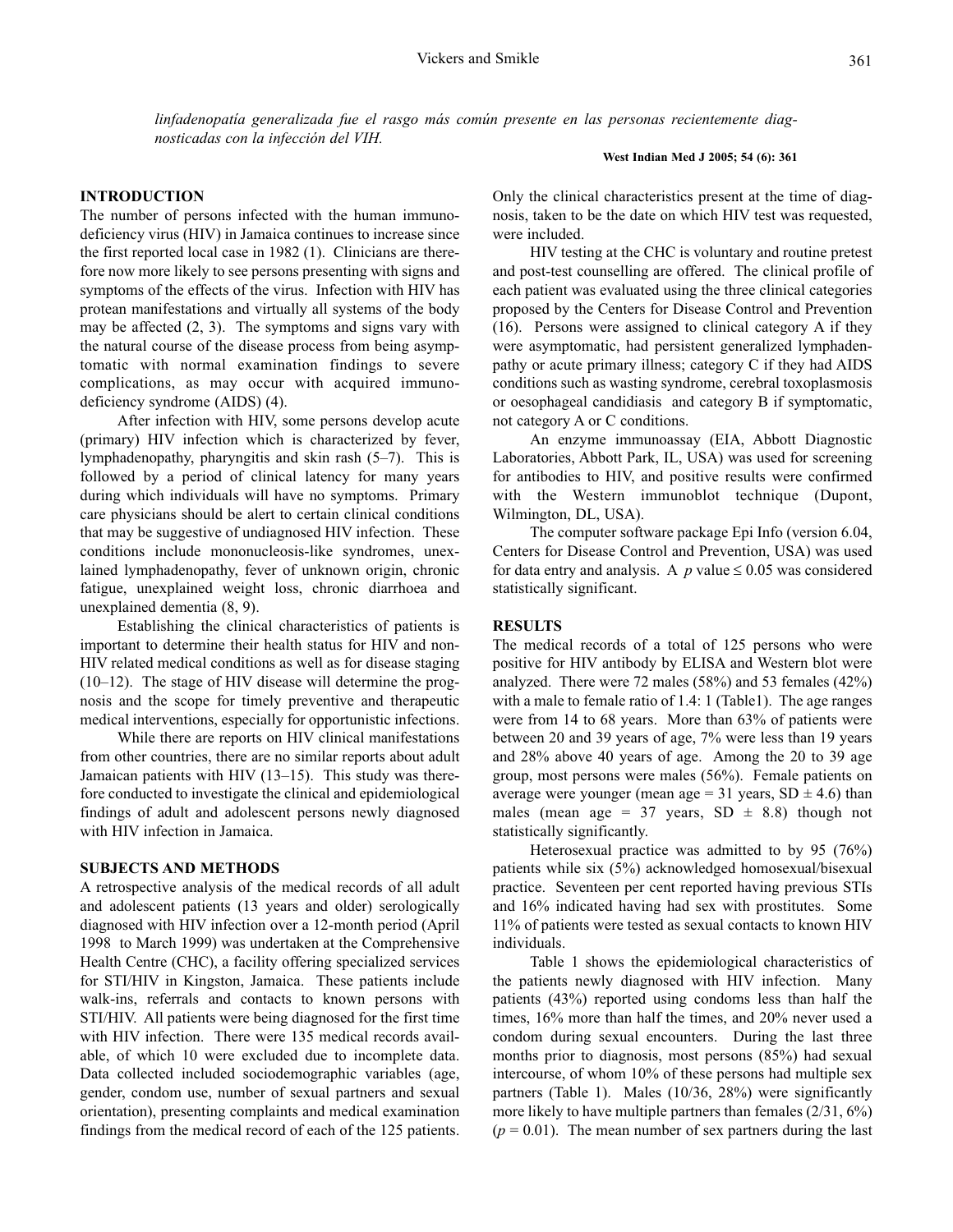Table 1: Epidemiological characteristics of patients newly diagnosed with HIV infection

| Age (years)<br>$13 - 19$<br>9<br>$20 - 29$<br>45<br>$30 - 39$<br>34<br>$\geq 40$<br>35<br>unknown<br>$\overline{2}$<br>Gender<br>Male<br>72<br>53<br>Female<br><b>Condom</b> use<br>$>$ 1/2 times<br>20<br>54<br>$\frac{1}{2}$ times<br>25<br>Never<br>unknown<br>26<br>No of sexual partners | 7<br>36<br>27  |
|-----------------------------------------------------------------------------------------------------------------------------------------------------------------------------------------------------------------------------------------------------------------------------------------------|----------------|
|                                                                                                                                                                                                                                                                                               |                |
|                                                                                                                                                                                                                                                                                               |                |
|                                                                                                                                                                                                                                                                                               |                |
|                                                                                                                                                                                                                                                                                               |                |
|                                                                                                                                                                                                                                                                                               | 28             |
|                                                                                                                                                                                                                                                                                               | $\overline{2}$ |
|                                                                                                                                                                                                                                                                                               |                |
|                                                                                                                                                                                                                                                                                               | 58             |
|                                                                                                                                                                                                                                                                                               | 42             |
|                                                                                                                                                                                                                                                                                               |                |
|                                                                                                                                                                                                                                                                                               | 16             |
|                                                                                                                                                                                                                                                                                               | 43             |
|                                                                                                                                                                                                                                                                                               | 20             |
|                                                                                                                                                                                                                                                                                               | 21             |
|                                                                                                                                                                                                                                                                                               |                |
| (in last 3 months)                                                                                                                                                                                                                                                                            |                |
| $\boldsymbol{0}$<br>19                                                                                                                                                                                                                                                                        | 15             |
| 36<br>1                                                                                                                                                                                                                                                                                       | 29             |
| $\overline{c}$<br>9                                                                                                                                                                                                                                                                           | 7              |
| 3<br>$\overline{2}$                                                                                                                                                                                                                                                                           | $\overline{2}$ |
| $\overline{4}$<br>1                                                                                                                                                                                                                                                                           | 1              |
| unknown<br>58                                                                                                                                                                                                                                                                                 | 46             |
| <b>Transmission category</b>                                                                                                                                                                                                                                                                  |                |
| Homosexual/bisexual<br>6                                                                                                                                                                                                                                                                      | 5              |
| 95<br>Heterosexual                                                                                                                                                                                                                                                                            | 76             |
| 24<br>unknown                                                                                                                                                                                                                                                                                 | 19             |

three months before diagnosis for males was two (range, 1–4), compared to one for females (range, 1–2).

Of the 125 patients, 67 (53%) were assessed as being HIV asymptomatic (category A), 30 (24%) were HIV symptomatic (category B) and 26 (21%) had AIDS (category C). The common clinical characteristics among patients at time of diagnosis in decreasing order of frequency are shown in Table 2. The most common presentation was generalized lymphadenopathy (67%) which was significantly higher than skin rash (27%), oral candidiasis (24%), cough (24%), weight loss (24%) and pallor of mucous membranes (19%)  $(p < 0.001)$ . There were no significant age or gender differences in the frequency of occurrence of these features.

#### **DISCUSSION**

The results of this study indicate that young people between the ages of 20 and 39 years account for the majority of infections with HIV. Given the long incubation period of HIV, these persons may have acquired the virus during the adolescent period. This reinforces the need to target youths, who are at the "front end" of the epidemic, with HIV prevention strategies (17). Heterosexual intercourse was the predominant mode of transmitting HIV in this study and more men than women were infected. The above findings are comparable to national and global trends (19–20).

Table 2: Clinical features of patients at the time of diagnosis with HIV infection

| <b>Variable</b>             | <b>Frequency</b> | $\frac{0}{0}$ |
|-----------------------------|------------------|---------------|
| <b>Symptoms</b>             |                  |               |
| Skin rash                   | 34               | 27            |
| Cough                       | 30               | 24            |
| Weight loss                 | 30               | 24            |
| Generalized pruritus        | 21               | 17            |
| Anorexia                    | 15               | 12            |
| Generalized weakness        | 13               | 10            |
| Diarrhoea                   | 11               | 9             |
| Dyspnoea                    | 11               | 9             |
| Night sweats                | 9                | 7             |
| <b>Signs</b>                |                  |               |
| Generalized lymphadenopathy | 84               | 67            |
| Pallor of mucous membranes  | 24               | 19            |
| Oral candidiasis            | 30               | 24            |
| Genital ulcer               | 21               | 17            |

The greater age of males than of females present in this study highlights the predominant role men play in fuelling the current HIV/AIDS epidemic. The practice of older men having sexual intercourse with younger female partners is believed to be a major contributor to the spread of HIV (18).



Figure: Clinical categories according to symptom profile.

It was with this emphasis on men that "Men make a difference" was chosen as the title of the Joint United Nations Programme on HIV/AIDS (UNAIDS) World AIDS Campaign in the year 2000 (17). Younger women are often at risk because they lack power in sexual decision-making, while men are expected to be strong, daring and virile (17, 18). Men should be encouraged to transform their harmful concepts of masculinity into useful potentials engaged in the fight against HIV/AIDS.

The time at which individuals seek to ascertain their HIV status or access medical care for HIV influences the clinical spectrum seen at the initial evaluation. Forty-two per cent of patients presented at a stage with HIV related symptoms or full blown AIDS. The spectrum of HIV disease